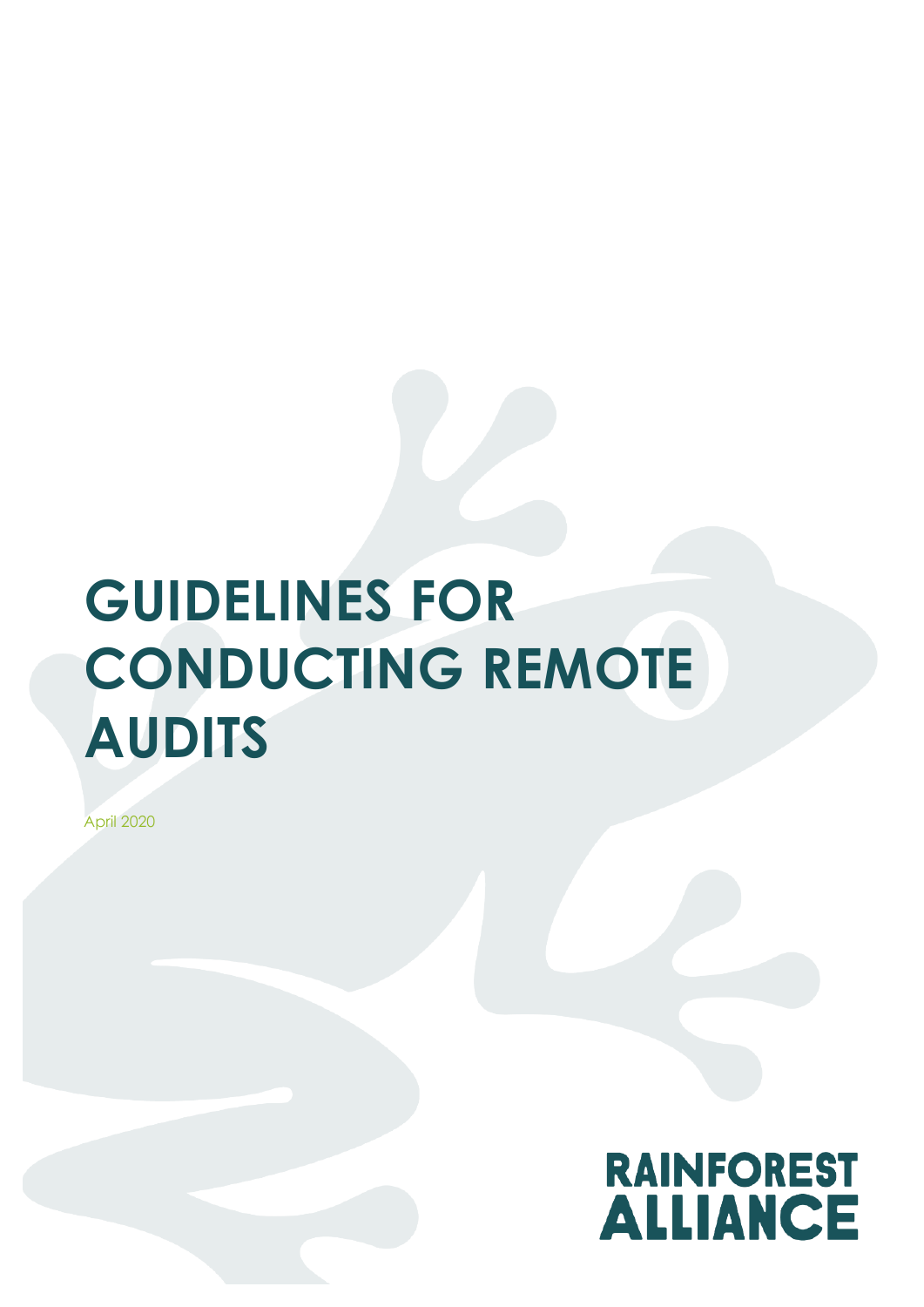

# **OVERWIEW**

| <b>Issue Date:</b>                                                                                                                                                                                                                                                                                                                                                                                                                                                                                                         | <b>Binding date:</b> |                                                   | <b>Expiration date</b>                                                                                                                                                                                                                                                                                                                                                                                                                                                                                                                                                                  |  |
|----------------------------------------------------------------------------------------------------------------------------------------------------------------------------------------------------------------------------------------------------------------------------------------------------------------------------------------------------------------------------------------------------------------------------------------------------------------------------------------------------------------------------|----------------------|---------------------------------------------------|-----------------------------------------------------------------------------------------------------------------------------------------------------------------------------------------------------------------------------------------------------------------------------------------------------------------------------------------------------------------------------------------------------------------------------------------------------------------------------------------------------------------------------------------------------------------------------------------|--|
| May 8, 2020                                                                                                                                                                                                                                                                                                                                                                                                                                                                                                                | May 8, 2020          |                                                   | June 30, 2021                                                                                                                                                                                                                                                                                                                                                                                                                                                                                                                                                                           |  |
| Developed by:                                                                                                                                                                                                                                                                                                                                                                                                                                                                                                              |                      | Approved by:                                      |                                                                                                                                                                                                                                                                                                                                                                                                                                                                                                                                                                                         |  |
| <b>Standards and Assurance</b>                                                                                                                                                                                                                                                                                                                                                                                                                                                                                             |                      | $\bullet$                                         | Director, Standards and Assurance                                                                                                                                                                                                                                                                                                                                                                                                                                                                                                                                                       |  |
| Linked to (code and name of documents, if applicable):                                                                                                                                                                                                                                                                                                                                                                                                                                                                     |                      |                                                   |                                                                                                                                                                                                                                                                                                                                                                                                                                                                                                                                                                                         |  |
| UTZ Certification Protocol, Version 4.3 -<br>November 2018.<br>UTZ Certification Protocol for Brazil,<br>$\bullet$<br>Version 1.1. - March 2019.<br>Code of Conduct for group and multi-<br>$\bullet$<br>group certification, Version 1.1<br>Code of Conduct for individual and<br>$\bullet$<br>multi-site certification, Version 1.1<br>All individual Code of Conduct crop<br>$\bullet$<br>specific modules<br>Chain of Custody Standard, Version 1.1 -<br>$\bullet$<br>Dec 2015, including all crop specific<br>annexes |                      | ۱۰<br>$\bullet$<br>$\bullet$<br>and<br>Version 1. | Rainforest Alliance Sustainable Agriculture<br>Standard 2017, version 1.2.<br>Certification Rules for Rainforest Alliance<br>Individual Farms and Group Managers July<br>2017. Version 2.0.<br>Rainforest Alliance Chain of Custody<br>Standard, July 2015. Version 3.<br>Rainforest Alliance Chain of Custody Policy,<br>2015. Version 3.<br>Rules for Audit Planning and Implementation.<br>Producer Farms and groups involved in<br>agricultural and cattle production, April<br>2018. Version 1.<br>Rules for Chain of Custody Audit Planning<br>Implementation, September<br>2018. |  |
| COVID-19 Policy for Audit Exceptions. Review March 17 and 30, May 8 2020.                                                                                                                                                                                                                                                                                                                                                                                                                                                  |                      |                                                   |                                                                                                                                                                                                                                                                                                                                                                                                                                                                                                                                                                                         |  |
| <b>Applicable to:</b>                                                                                                                                                                                                                                                                                                                                                                                                                                                                                                      |                      |                                                   |                                                                                                                                                                                                                                                                                                                                                                                                                                                                                                                                                                                         |  |
| All Certification Bodies (CBs) authorized by Rainforest Alliance and UTZ Certified                                                                                                                                                                                                                                                                                                                                                                                                                                         |                      |                                                   |                                                                                                                                                                                                                                                                                                                                                                                                                                                                                                                                                                                         |  |
| <b>Regions:</b>                                                                                                                                                                                                                                                                                                                                                                                                                                                                                                            |                      |                                                   |                                                                                                                                                                                                                                                                                                                                                                                                                                                                                                                                                                                         |  |
| All                                                                                                                                                                                                                                                                                                                                                                                                                                                                                                                        |                      |                                                   |                                                                                                                                                                                                                                                                                                                                                                                                                                                                                                                                                                                         |  |
| Crops:                                                                                                                                                                                                                                                                                                                                                                                                                                                                                                                     |                      | <b>Type of organizations:</b>                     |                                                                                                                                                                                                                                                                                                                                                                                                                                                                                                                                                                                         |  |
| All                                                                                                                                                                                                                                                                                                                                                                                                                                                                                                                        |                      |                                                   | Farm and Chain of Custody entities<br>UTZ and RA approved Certification Bodies                                                                                                                                                                                                                                                                                                                                                                                                                                                                                                          |  |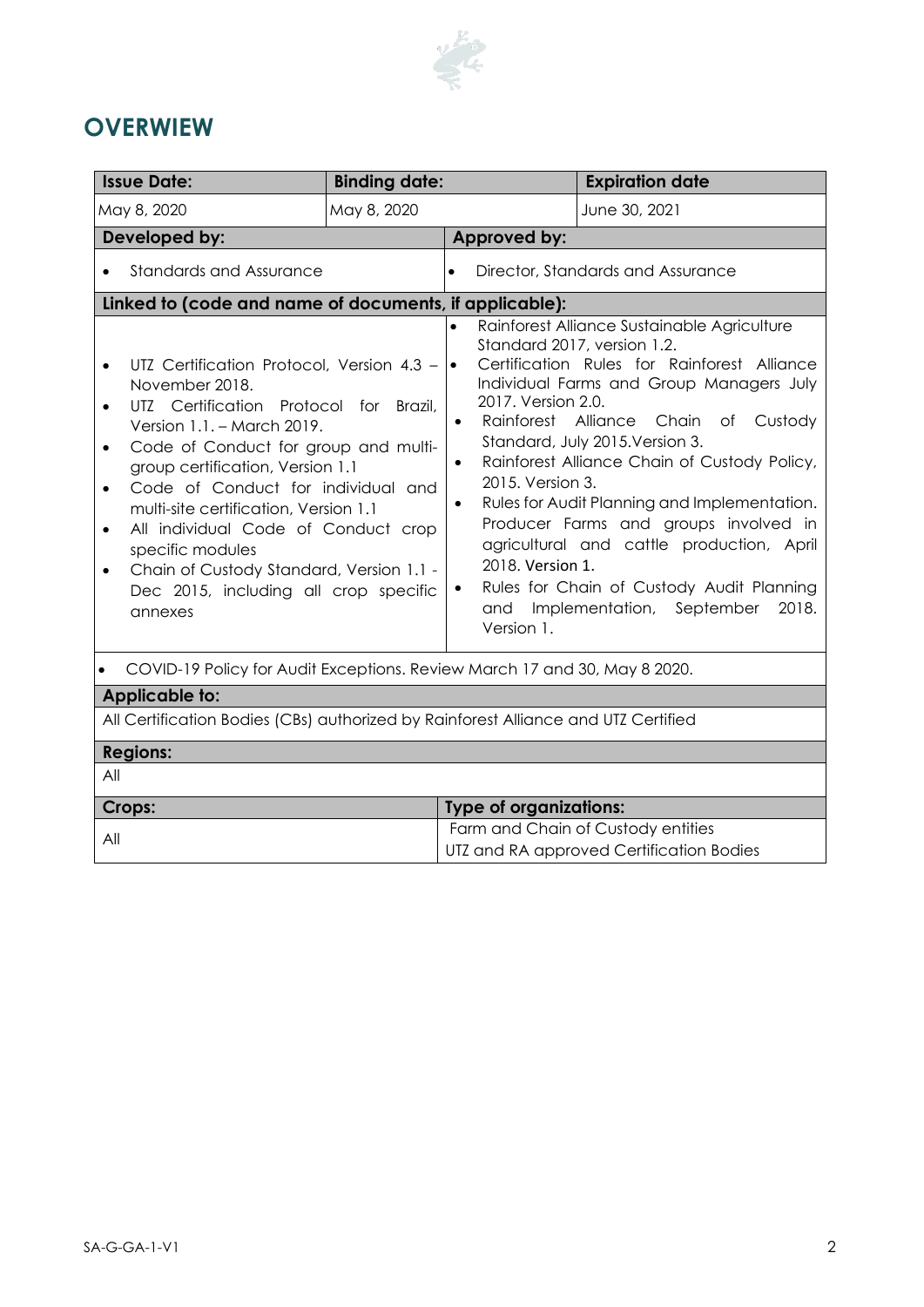

# **1. INTRODUCTION**

Rainforest Alliance is a growing network of people inspired and committed to work together in order to achieve our mission to conserve biodiversity and ensure sustainable livelihood. For more information about Rainforest Alliance, visit our website: [http://www.rainforest-alliance.org.](about:blank)

## **2. JUSTIFICATION**

Rainforest Alliance has developed this guidance to support CHs and CBs to implement remote audits of certified farms, groups and supply chain operations where this is the most realistic option for ensuring the required level of verification within the audit cycle. This is particularly the case in situations where the planned audit schedule for on-site audits is disrupted in specific contexts. This document defines the conditions and steps that certification bodies must follow to conduct remote audits of both Rainforest Alliance and UTZ certified farm and chain of custody entities. This guidance will remain valid until the implementation of the new Rainforest Alliance Standard and its related Assurance system in July 2021.

# **3. DEFINITIONS**

Remote audits refer to the use of ICT to gather information, interview an auditee, etc., when "faceto-face" methods are not possible or desired. (ISO 19011) In its annex A.1, ISO 19011 gives several examples for the application of remote audit methods in combination with on-site methods. For general recommendations on the conduct of remote audits please see **ISO 9001** Auditing Practices [Group Guidance on: REMOTE AUDITS](https://committee.iso.org/files/live/sites/tc176/files/documents/ISO%209001%20Auditing%20Practices%20Group%20docs/Auditing%20General/APG-Remote_Audits.pdf)

For verification of RA Sustainable Agriculture Standard Farm level certification and UTZ Code of Conduct certification Rainforest Alliance recommends the use of Remote Audits in combination with on-site verification as soon as this is realistically possible (Partial Remote Audit). In this case the remote audit is focused principally on documentary review of available data provided by the Certificate holder and a limited set of interviews conducted remotely. The verification is completed through targeted on-site audit. In the case of Partial Remote Audits, the remote audit and the following onsite verification are considered as one single audit process and should be planned accordingly.

However, where it is not possible to conduct an onsite verification in an appropriate timeframe, Remote Audits may be sufficient to issue a certification decision without an accompanying on-site audit provided specific verification of internal inspection results and other data on key risk areas have been undertaken (Full Remote Audit).

# **4. PROCESS FOR CONDUCTING REMOTE AUDITS**

### **4.1 DETERMINE THE VIABILITY OF CONDUCTING A REMOTE AUDIT**

The feasibility of conducting a remote audit using ICT should be considered when deciding whether to conduct a remote audit and establishing the audit plan, at a minimum the CB should verify;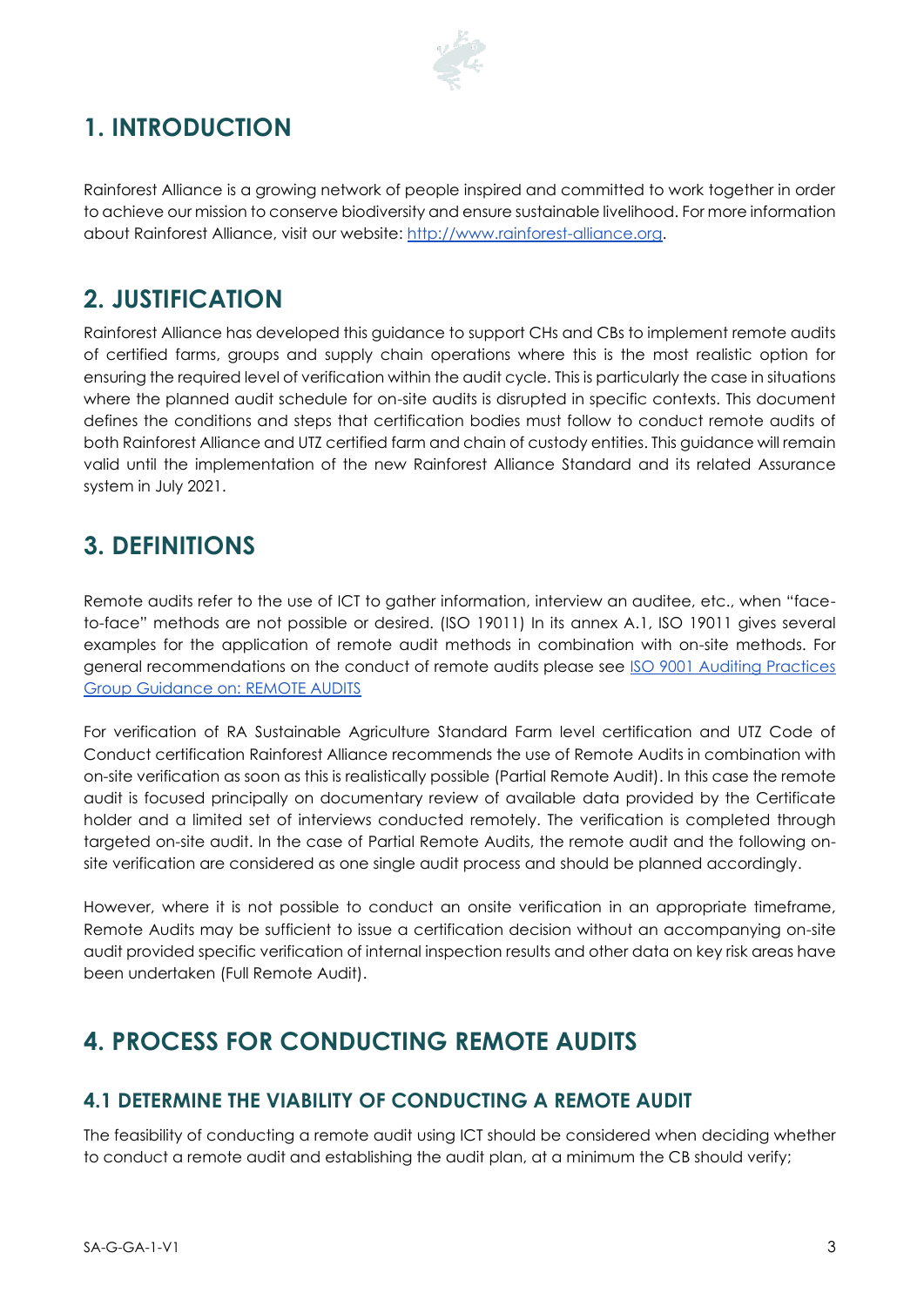

- That the Certificate holder/ audited organization agrees to the conducting of a remote audit and the proposed method for conducting it
- That the appropriate technology is available to share required documentation and connect directly with relevant staff or members as required, this includes appropriate internet connection and bandwidth.
- That full confidentiality, security and data protection is ensured for all data shared during the audit. This may require specific agreements between the Certificate holder and the CB for the use of recordings etc.
- That a risk assessment has been made to identify areas (people, activities, sites) that cannot be adequately assessed by remote audit alone

For best practice guidance on assessing the applicability of remote audits please see [ISO 9001](https://committee.iso.org/files/live/sites/tc176/files/documents/ISO%209001%20Auditing%20Practices%20Group%20docs/Auditing%20General/APG-Remote_Audits.pdf)  [Auditing Practices Group Guidance on: REMOTE AUDITS](https://committee.iso.org/files/live/sites/tc176/files/documents/ISO%209001%20Auditing%20Practices%20Group%20docs/Auditing%20General/APG-Remote_Audits.pdf)

## **4.2 DETERMINE THE SCOPE OF THE REMOTE AUDIT**

If it is feasible to conduct a remote audit the CB must determine the most appropriate scope of the remote audit. In all cases the objective of a remote audit is to establish the compliance level of the certificate holder with all of the relevant criteria of the standard/code for the audit year/level corresponding to the Rainforest Alliance and UTZ Certification programs.

## **4.2.1 PARTIAL REMOTE AUDIT**

For verification of RA Sustainable Agriculture Standard Farm level certification and UTZ Code of Conduct certification Rainforest Alliance recommends the use of Remote Audits in combination with on-site verification as soon as this is realistically possible (Partial Remote Audit).

| <b>PARTIAL REMOTE AUDIT</b>             |                                                                                                                                                                                                                                                                                                                                                                                    |  |
|-----------------------------------------|------------------------------------------------------------------------------------------------------------------------------------------------------------------------------------------------------------------------------------------------------------------------------------------------------------------------------------------------------------------------------------|--|
| <b>DEFINITION</b>                       | Audits that are conducted through a combination of remote and on-site checks<br>to verify compliance with the Rainforest Alliance and/or UTZ Standards (ISO<br>19011:2018, Audit method selection and determination).                                                                                                                                                              |  |
|                                         | The remote portion of the audit shall follow the standard course of an audit while<br>using technological tools to access the necessary evidence. Partial Remote<br>Audits are most effective in verifying compliance with standard requirements<br>which require documentary evidence. A limited set of interviews or other visual<br>evidence will also be collected remotely.   |  |
| <b>METHOD</b>                           | The aim is to provide preliminary level of verification which is sufficient to allow<br>a certificate to be issued pending further on-site verification whenever possible<br>to confirm the certification decision.                                                                                                                                                                |  |
|                                         | The on-site part of the audit is intended to verify the conclusions of the remote<br>audit and conduct additional verification of issues that could not be detected<br>through the remote auditing process.                                                                                                                                                                        |  |
| <b>CERTIFICATION</b><br><b>DECISION</b> | A certification decision may take several forms.<br>Issue no certification decision until the on-site audit has been completed<br>1)<br>Issue a positive certification decision based on the results of the remote<br>2)<br><b>audit</b> and inform the Certificate Holder that an onsite audit will be<br>conducted as soon as possible. If during the on-site audit the CB finds |  |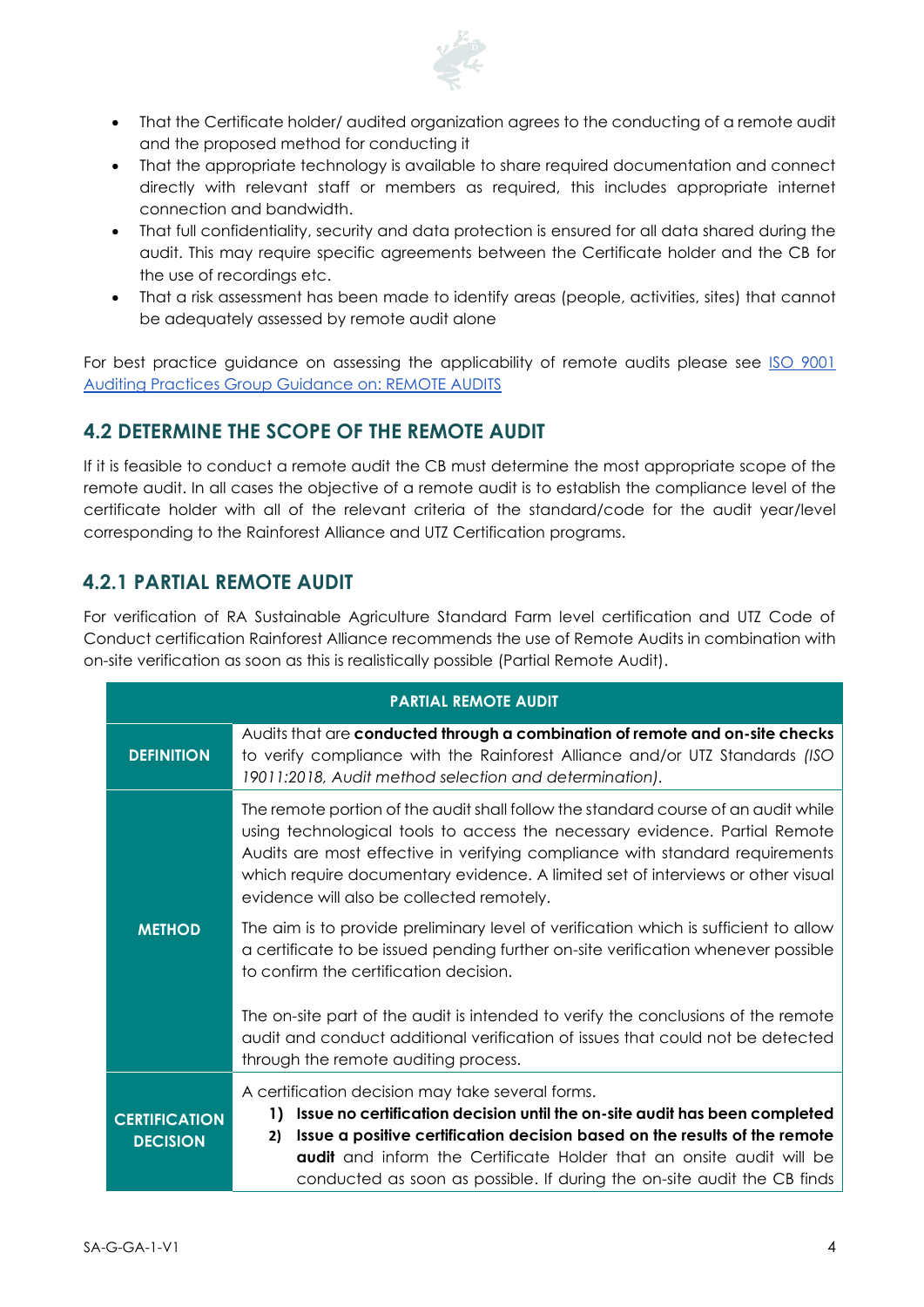

evidence on nonconformities that were not identified during the remote audit, or of non-conformities that have not been closed, the corresponding sanctions of Utz and RA systems will apply.

**3) Issue a positive certification decision with a limitation on volume until the on-site assessment is conducted** and inform the Certificate Holder that an onsite audit will be conducted as soon as possible. The volume of the license can be increased after onsite verification if no nonconformities on traceability are found. If during the on-site audit the CB finds evidence on nonconformities that were not identified during the remote audit, or of non-conformities that have not been closed, the corresponding sanctions of Utz and RA systems will apply.

### **4.2.2 FULL REMOTE AUDIT**

In cases where onsite verification is not realistically possible within the current audit cycle, a Full Remote Audit will be necessary. In these cases, CBs can complete the certification process based on the results of the remote audit. These cases include:

- Crops for which the audit window is very short (e.g. herbs, hazelnuts)
- Situations where an onsite audit is impossible due to ongoing contextual disruptions and situations of Force Majeure (e.g. war, civil unrest, natural disasters and public health crises/ pandemics such as covid-19 and ebola)

| <b>FULL REMOTE AUDIT</b>                |                                                                                                                                                                                                                                                                                                                                                                                                                                                                                                                                                                                                                                                                                                                                                                   |  |
|-----------------------------------------|-------------------------------------------------------------------------------------------------------------------------------------------------------------------------------------------------------------------------------------------------------------------------------------------------------------------------------------------------------------------------------------------------------------------------------------------------------------------------------------------------------------------------------------------------------------------------------------------------------------------------------------------------------------------------------------------------------------------------------------------------------------------|--|
| <b>DEFINITION</b>                       | Audits that are conducted completely remotely using technology to gather<br>information as necessary to confirm compliance with the Rainforest Alliance<br>and/or UTZ Standards. (ISO 19011:2018, Annex A. Supplementary guidance for<br>auditors planning and conducting audits).                                                                                                                                                                                                                                                                                                                                                                                                                                                                                |  |
|                                         | Remote auditing should follow the standard course of an audit while using<br>technological mechanisms and tools to access the necessary evidence,<br>including interviews using appropriate sampling techniques                                                                                                                                                                                                                                                                                                                                                                                                                                                                                                                                                   |  |
| <b>METHOD</b>                           | In addition to the verification of documentary evidence carried out in a Partial<br>Remote Audit, a Full Remote Audit will use additional data to check<br>criteria/checkpoints that cannot be verified in the remote assessment. Where<br>possible this may include interviews with staff and members conducted by<br>telephone or by video link, video footage of sites provided by the certificate<br>holder, remote sensing data (eg satellite data). Where the collection of<br>additional information remotely is not possible the auditor must assess<br>compliance with the internal inspection carried out by the certified organization<br>before making the certification decision. CBs may also use analysis of the results<br>of the previous audit. |  |
| <b>CERTIFICATION</b><br><b>DECISION</b> | A certification decision may take several forms.<br>Issue the positive certification decision based on the results of the remote<br>$\mathbf{1}_{\cdot}$<br>audit alone, after remote verification of the closure of any non-conformities<br>based on the timelines for closure.<br>Issue the positive certification decision with a limitation on volume. The CB<br>2.<br>may only grant 100% volume if no nonconformities are identified on<br>traceability and the auditor provides a clear assessment of the CH's volume                                                                                                                                                                                                                                      |  |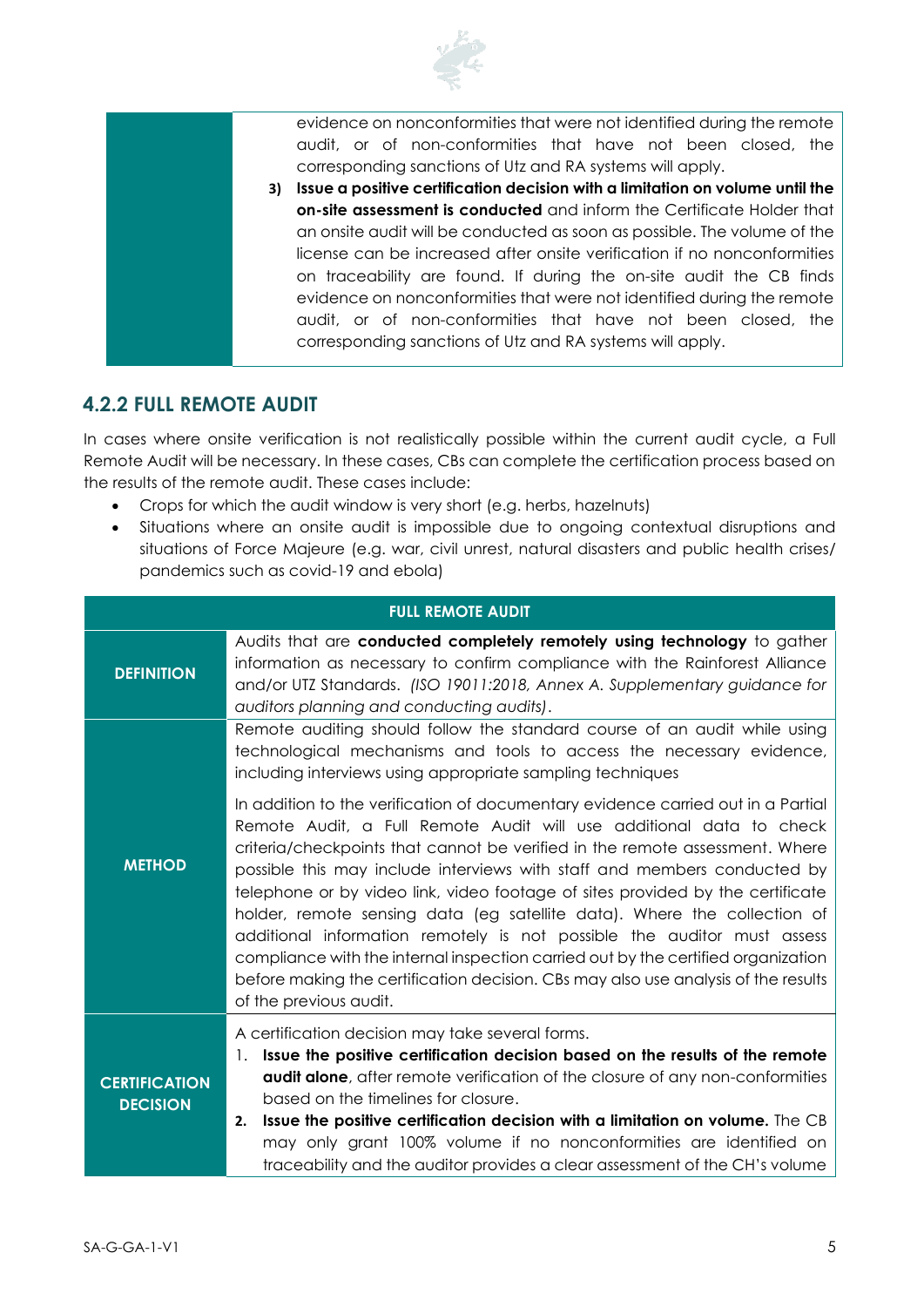

estimation. The volume may be increased once evidence has been provided that identified non-conformities on traceability are successfully closed.

#### **4.3 ESTABLISH THE AUDIT PLAN**

Once the CB has determined the appropriate scope of the Remote Audit, the Audit plan should be developed and agreed with the Certificate Holder.

- 1. The remote audit option should be agreed with the certificate holder and confirmed at the time of approval of the audit plan. Certificate Holders must agree to provide all requested information required for the audit process.
- 2. A remote audit plan must be provided by the CB. The audit plan must include the preparation required by both the CB and the certificate holder, the audit plan must also indicate the sampling processes and a description of how the meetings will be conducted (telephone, video link etc).
- 3. For Partial Remote Audits, the remote audit and the following on-site verification are considered as one single audit process and should be planned accordingly. The audit plan must describe which criteria/checkpoints will be audited remotely and which will be part of the on-site audit.
- 4. Once the audit plan is finalized, the auditor assigned to the process should inform the certificate holder of:
	- a. the list of documents required for remote audit verification. This list shall be prepared according to the sampling criteria for the records requested (application of supplies, training and workers' payment, transactions, suppliers audit, etc).
	- b. the sampling methods applied to all relevant criteria/control points so that the certificate holder can prepare accordingly.
	- c. The date by when all documentary evidence needs to be sent, which should be at least one week (5 working days) before the actual audit date. The farm, group or operator/ACS should have at least five days to prepare and send the documentary evidence;
	- d. In the case of groups and multi-sites, the auditor shall include the sample of farms/sites to be verified for the administrator to consolidate and submit the full documentary evidence.

#### **4.4 CONDUCT THE AUDIT**

- 1. Hold an opening meeting (by telephone or video connection) with management of the Certificate Holder detailing how the audit will be conducted and referring to all sections of the Rainforest Alliance and/or UTZ standards that will be checked remotely. The auditor shall keep a record of the attendees, and any modifications to the audit plan arising from the opening meeting, in the normal way.
- 2. The remote audit will be conducted using a combination of documentary review and virtual meetings and interviews. Interviews will include appropriately sampled representatives of management and group member/ workers representatives.